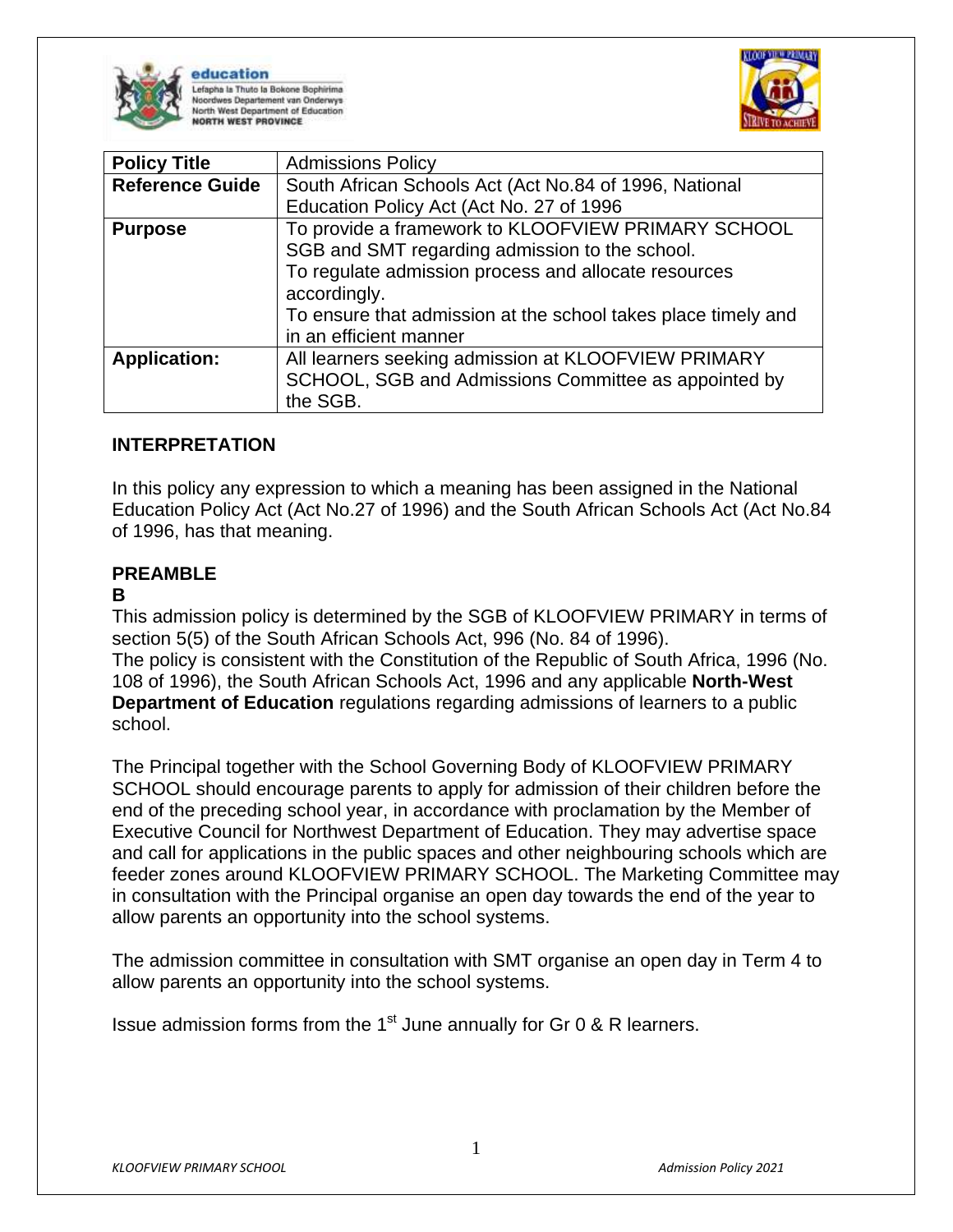



## **ADMINISTRATION OF THIS POLICY**

- $\ddot{\phantom{1}}$  It is the duty of the SGB to make copy of this policy available to Head of Department.
- $\ddot{\phantom{1}}$  Subject to this policy, it is particularly important that all eligible learners of compulsory school going age are accommodated in KLOOFVIEW PRIMARY SCHOOL.
- $\ddot{\phantom{1}}$  This policy and the administration there of shall not unfairly discriminate in any way against any applicant for admission.
- $\downarrow$  A learner is admitted to the total school programme and may not be suspended from classes, denied access to cultural, sporting or social activities of the school, denied a school report or transfer certificates, or otherwise victimised on the grounds that his or her parent
	- *is unable to pay or has not paid the required school fees determined by the SGB of KLOOFVIEW PRIMARY SCHOOL in terms of section 25 of South African Schools Act;*
	- *does not subscribe to the mission statement and code of conduct of the school; or*
	- *has refused to enter into a contract in terms of which the parent waives any claim for damages arising out of the education of the learner.*
- $\ddot{\bullet}$  No test may be administered with the sole purpose of determining admission of a learner to KLOOFVIEW PRIMARY SCHOOL, but screening to determine the baseline assessment of English as HL or LOLT.

### **PERIOD FOR ADMISSION**

Admission of Gr.RR and Gr.R learners starts on school day of Term 2 of each year preceding the next 1<sup>st</sup> of June and closes on the last academic year or as determined by the Provincial Department of Education.

### **EMERGENCY ADMISSION (if space allows it)**

The following circumstances may be considered for emergency admission:

- $\downarrow$  Death of the child's parent
- $\downarrow$  Divorce that may force change in custody situation
- $\div$  Parents who moved to a new area

Proof is needed for all of the above.

### **RIGHTS OF LEARNERS TO ADMISSION**

No learner may be denied admission on the basis of race, colour, creed, religious background or any form of discrimination.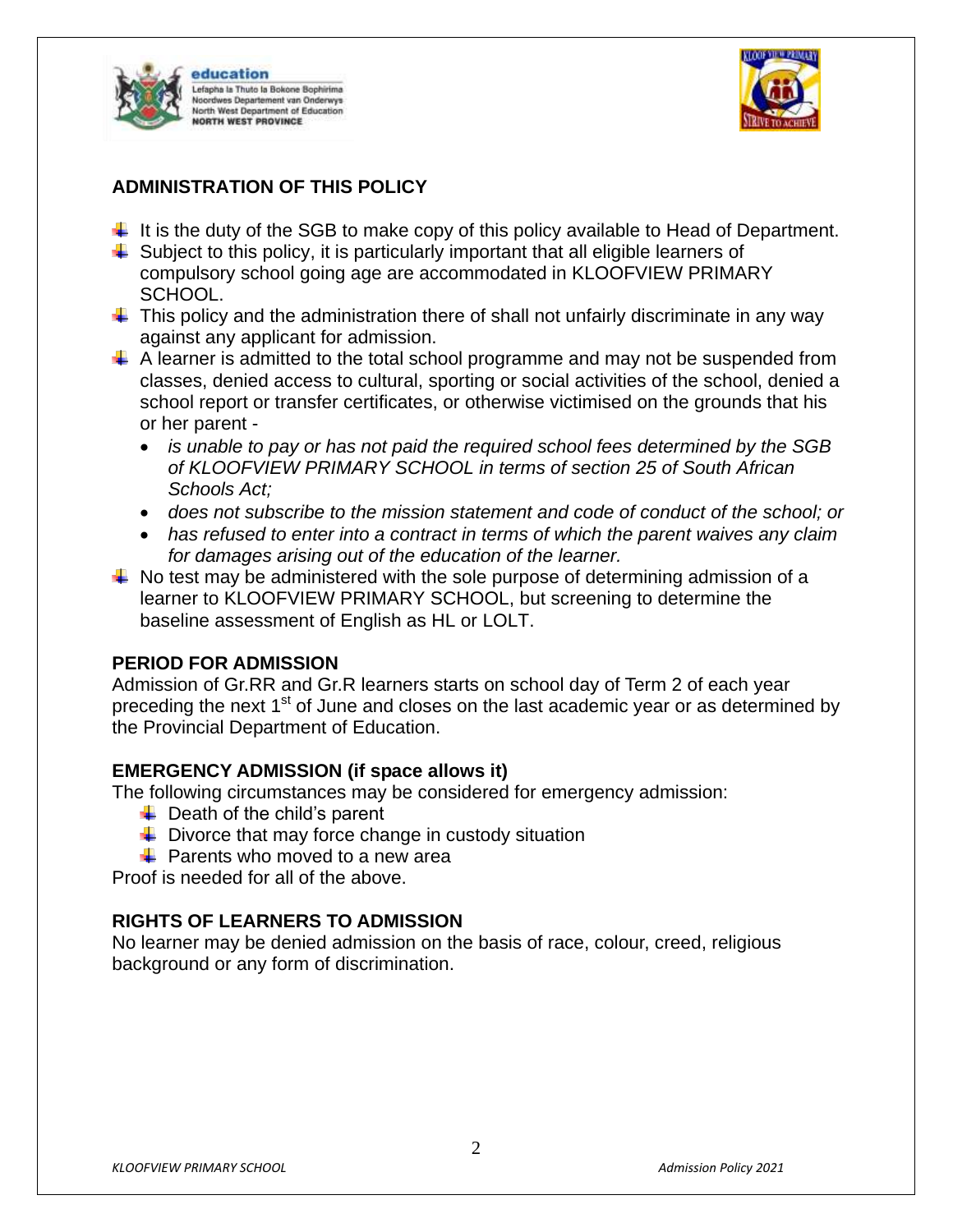



## **DEREGISTRATION OR REMOVAL FROM ADMISSION REGISTER**

- $\ddot{\phantom{1}}$  The name of a learner must be removed from a school's admission register when the learner
	- leaves the school after completing the compulsory school attendance period, or is granted exemption from compulsory attendance according to section (4) of the South African Schools Act;
	- applies for a transfer to another school and the transfer is effected;
	- is expelled from school; or dies.

# **DOCUMENTS REQUIRED FOR ADMISSION OF A LEARNER**

The following documents are required for admission to KLOOFVIEW PRIMARY SCHOOL:

- $\checkmark$  Birth Certificate
- $\checkmark$  Clinic/Immunisation Card
- $\checkmark$  2 x Passport photos/ID Photos
- $\checkmark$  Transfer letter
- $\checkmark$  Resent School Report
- $\checkmark$  Learner Portfolio
- $\checkmark$  Proof of residence (water and electricity bill not older than 3 months)
- $\checkmark$  Valid Passport for a learner for non-citizen
- $\checkmark$  Valid Study permit for non-citizen
- $\checkmark$  I.D. document for both parents.

### **In addition to the above, the following rules shall apply:**

- A parent must complete an *application form* for admission, which should be made available to him or her by the admission committee.
- $\ddot$  The principal must oversee the whole process of admission.
- **F** Parent applies for admission of a learner to Kloof View Primary School must make sure that he/she meet the requirements.
- $\ddot{\phantom{1}}$  Under no circumstances the child will be admitted not meeting the above requirements.
- $\ddot{\phantom{1}}$  The Principal must advise parents that it is an offence to bring the false documents while they are aware.
- $\downarrow$  On application for admission, an admission committee must verify that the learner has been immunised against the following communicable diseases: polio, measles, tuberculosis, diphtheria, tetanus and hepatitis B.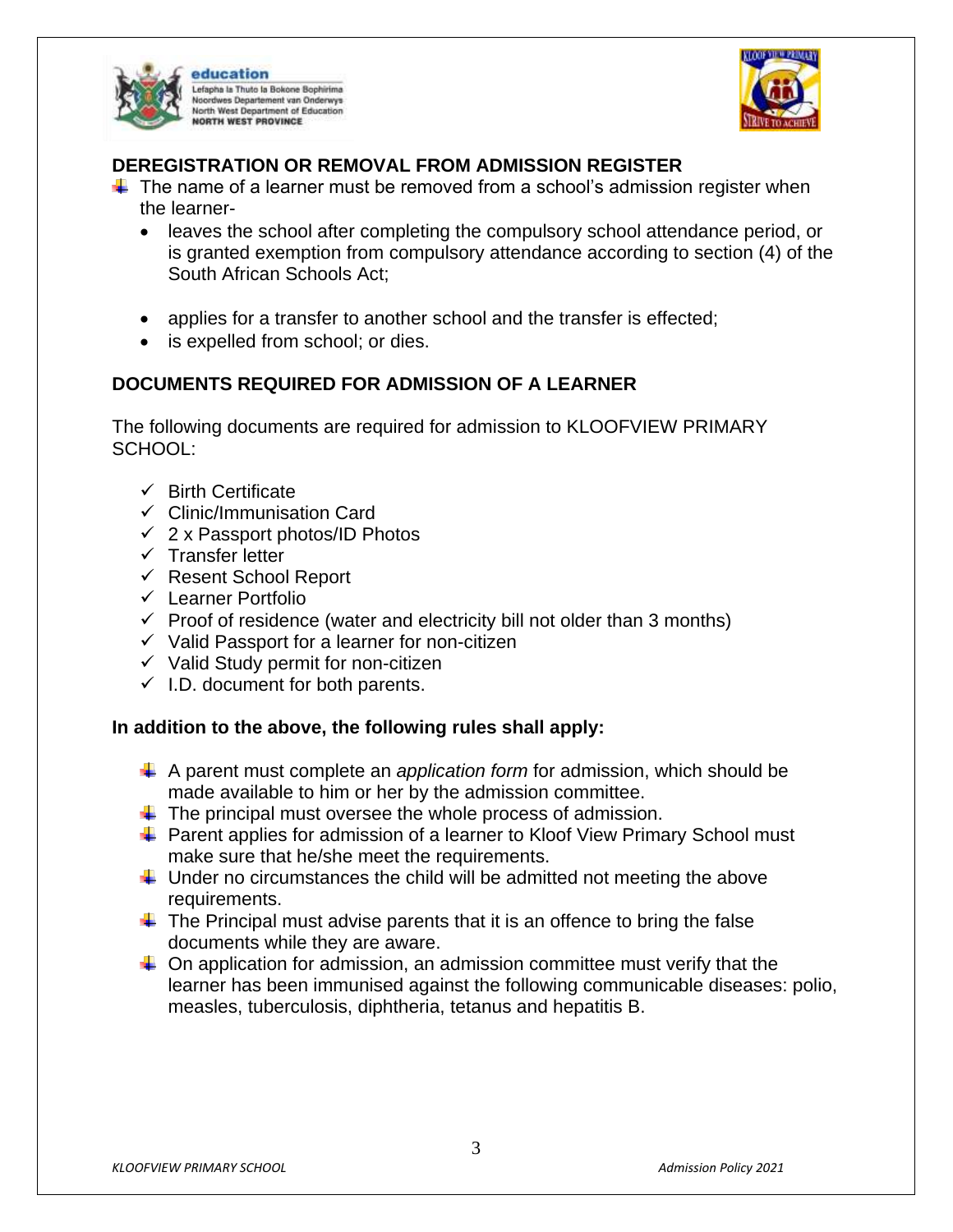



- $\ddotplus$  If the transfer card is not available for the learner transferring to KLOOFVIEW PRIMARY SCHOOL, the Principal may admit the learner and place the learner in a grade on the basis of the following documentation:
	- *the last report card issued by the previous school;*
	- *other equivalent documentation from the previous school such as portfolio, etc.*
	- *a written affidavit of the parent stating the reason for not having the transfer card and the grade the learner attended at the previous school.*
	- Parents must be made aware that completed application forms will first be checked and if the child is admitted they will be notified.

## **ADMISSION OF NON-CITIZENS**

- $\ddot{\phantom{1}}$  The South African Schools Act, 1996 and this policy apply equally to learners who are not citizens of the Republic of South Africa and whose parents are in possession of a permit for temporary or permanent residence issued by the Department of Home Affairs.
- $\uparrow$  A learner who entered the country on parents' study permit must present the study permit on admission to KLOOF VIEW PRIMARY SCHOOL .
- $\ddot{\phantom{1}}$  Persons classified as illegal aliens must, when they apply for admission for their children or for themselves, show evidence that they have applied to the Department of Home Affairs to legalise their stay in the country in terms of the Aliens Control Act, 1991 (No. 96 of 1991).

## **AVAILABILITY OF SPACE/CAPACITY AT KLOOF VIEW PRIMARY SCHOOL**

- $\ddot$  The SGB may determine the capacity of each class to accommodate learners as per the school's norms and standards, or as may be determined the Head of Department.
- $\ddot{\phantom{1}}$  The Principal in consultation with the SGB shall take all reasonable steps to accommodate learners at the school taking into account the school classroom resources. The number of learners per class must not exceed 40, and should not be less than 33.
- $\overline{\phantom{a} }$  Gr RR and Gr R learners must not exceed 30 learners in each class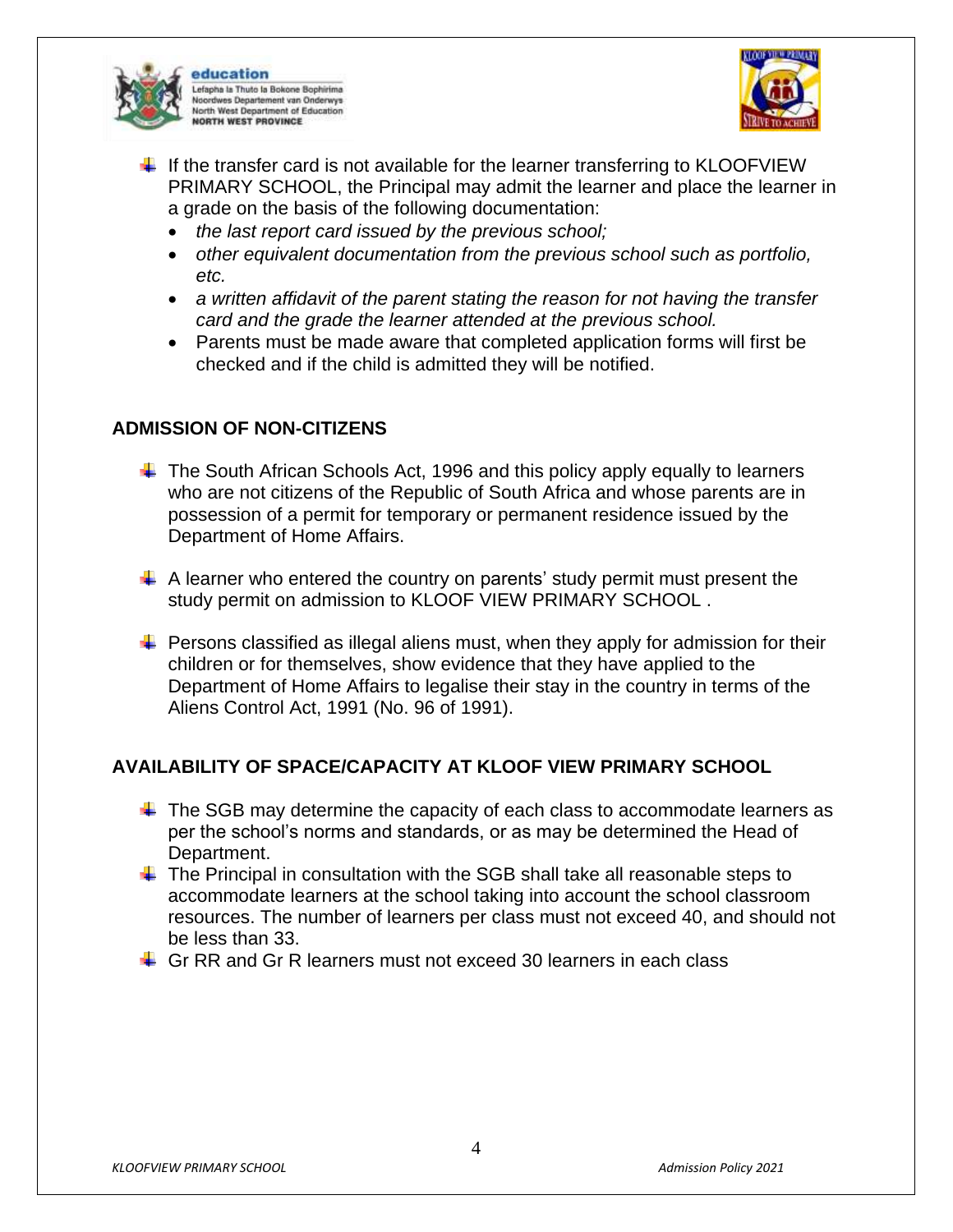



## **LEARNERS WITH SPECIAL EDUCATION NEEDS**

 $\ddot{\bullet}$  The school shall try where this is reasonably practical to accommodate such special needs of such learners. Otherwise, they may be transferred to LSEN school, after intensive intervention and consultation with parents, and education authorities guided by applicable laws by The Department of Education.

## **AGE REQUIREMENTS FOR THE ADMISSION OF A LEARNER TO AN ORDINARY PUBLIC SCHOOL OR DIFFERENT GRADES OF A SCHOOL: Legislative Provisions**

- $\ddot{\phantom{1}}$  Learners are to be admitted to public schools and placed in different grades in the school according to Government Notice No. of 1998. If a learner has been admitted to a public school at an age above the age norm for a grade, such learner must, as far as possible, be placed in a fast-track facility, or with his or her peer group, unless it is not in the educational interest of the learner.
- In the latter case the learner must be placed in a suitable lower grade, and an accelerated programme must be worked out for the learner to enable him or her to catch up with the peer group as soon as possible.
- $\downarrow$  To grade RR: Five during year of admission. To grade R: Six during year of admission. Grade 1: Seven during year of admission.
- $\ddot$  A learner who is 16 years of age or older and who has never attended school and who is seeking admission for the first time or did not make sufficient progress with his or her peer group, must be advised to enrol at an Adult Education and Training (AET) centre.

### **REPETITION**

- $\uparrow$  A learner who has repeated one or more years at school in terms of this policy is exempt from the age grade norm, except that, if a learner is three years older than the norm age per grade, the Principal must determine whether the learner will be admitted to that grade.
- $\downarrow$  In principle, learners should progress with their age cohort. Repetition of grades seldom results in significant increases in learning attainment and frequently has the opposite result. The norm for repetition is one year per school phase where necessary. Multiple repetitions in one grade are not permissible.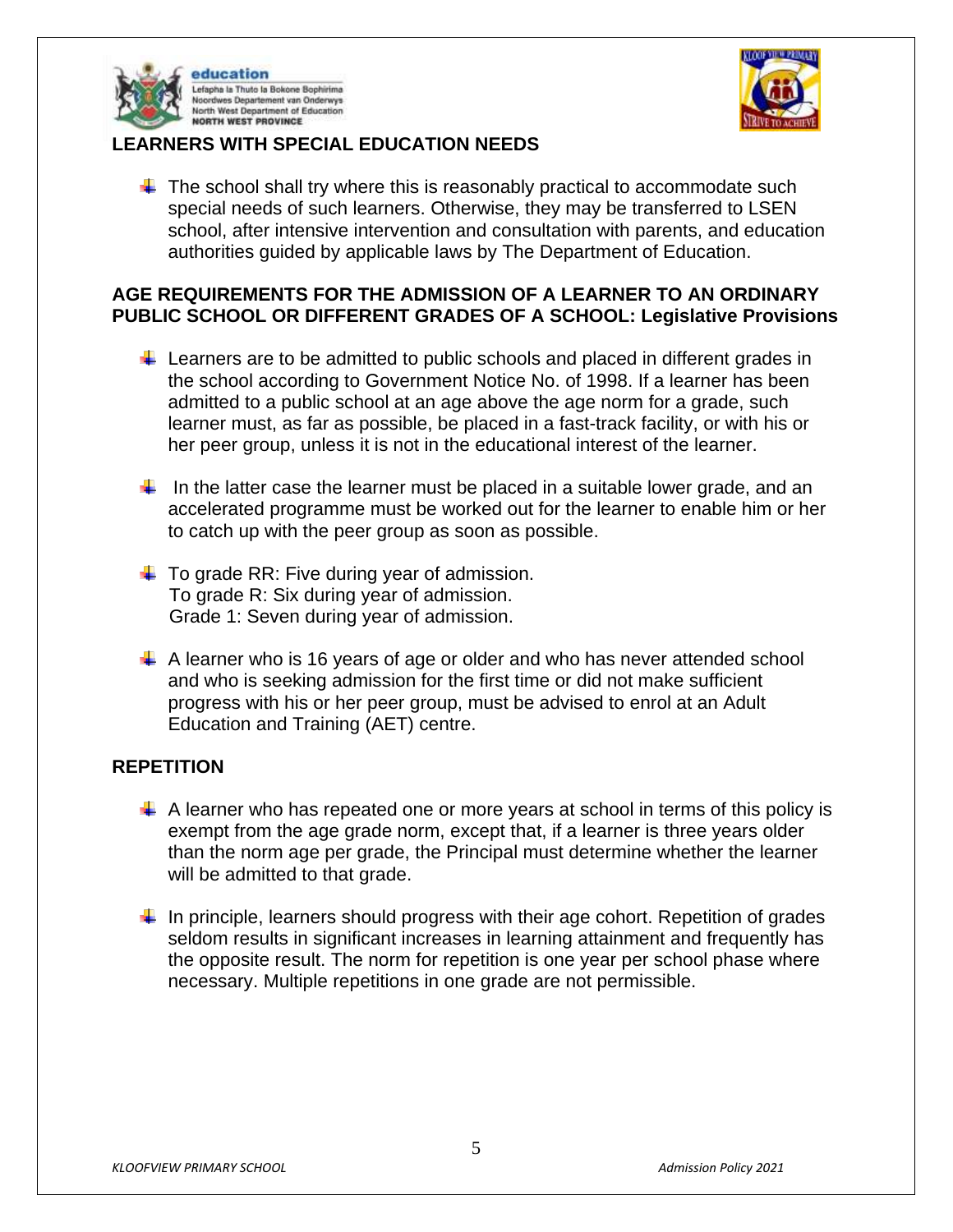

education Lefapha la Thuto la Bokone Bophirima Noordwes Departement van Onderwys erth West Department of Education **NORTH WEST PROVINCE** 



The norm is not to be construed as promoting the practice of automatic promotion. A learner's needs must be attended to, through the efforts of the learner, and his or her teachers, with support from the learner's family and peers.

## **SCHOOL ZONING**

 $\perp$  A Head of Department, after consultation with representatives of governing bodies, may determine feeder zones for ordinary public schools, in order to control the learner numbers of schools and coordinate parental preferences. Such feeder zones need not be geographically adjacent to the school or each other.

### **THE PREFERENCE ORDER OF ADMISSION IS: -**

*Based on the criterion set*

### **REGISTER OF ADMISSION**

- $\downarrow$  A waiting list will be availed only for grades 1-7.
- $\ddotplus$  The Principal shall keep a register of admission of the school (SA- SAMS). All admissions of learners to the school must be recorded in the register of admission.
- $\ddot{\phantom{1}}$  The register must contain the name, date of birth, age, identity number (if applicable), and address of the learner as well as the names of the learner's parents as defined in the South African Schools Act, 1996 and their addresses and telephone numbers, where applicable.
- $\ddot{\phantom{1}}$  Entries in the register of admission must be verified against the birth certificate or identity document of the learner concerned.
- $\ddot{\phantom{1}}$  Officials of the provincial education department must have access to the register of admission.
- $\downarrow$  A nominal fee for new learners to be paid.
- $\ddot{+}$  Re-registration for existing learners to be paid at the end of the year.

## **PAYMENT OF SCHOOL FEES**

- ↓ Payment of school fees at KLOOFVIEW PRIMARY SCHOOL is compulsory, and forms part of contractual obligations of parents whose children are admitted at the school.
- $\ddot$  The SGB shall determine the amount of school fees payable each year in consultation with parents, and shall develop a contract to be signed by each parent stating their commitment to paying school fees.
- $\ddot$  The contract shall include the legal obligation placed upon SGB by the South African Schools Act to collect monies for the running of the school; it shall also include the legal duty of the SGB to institute legal action against any parent who fails to pay the required school fees.
- $\ddot{\phantom{1}}$  The contract shall also indicate that a learner may not be expelled/suspended